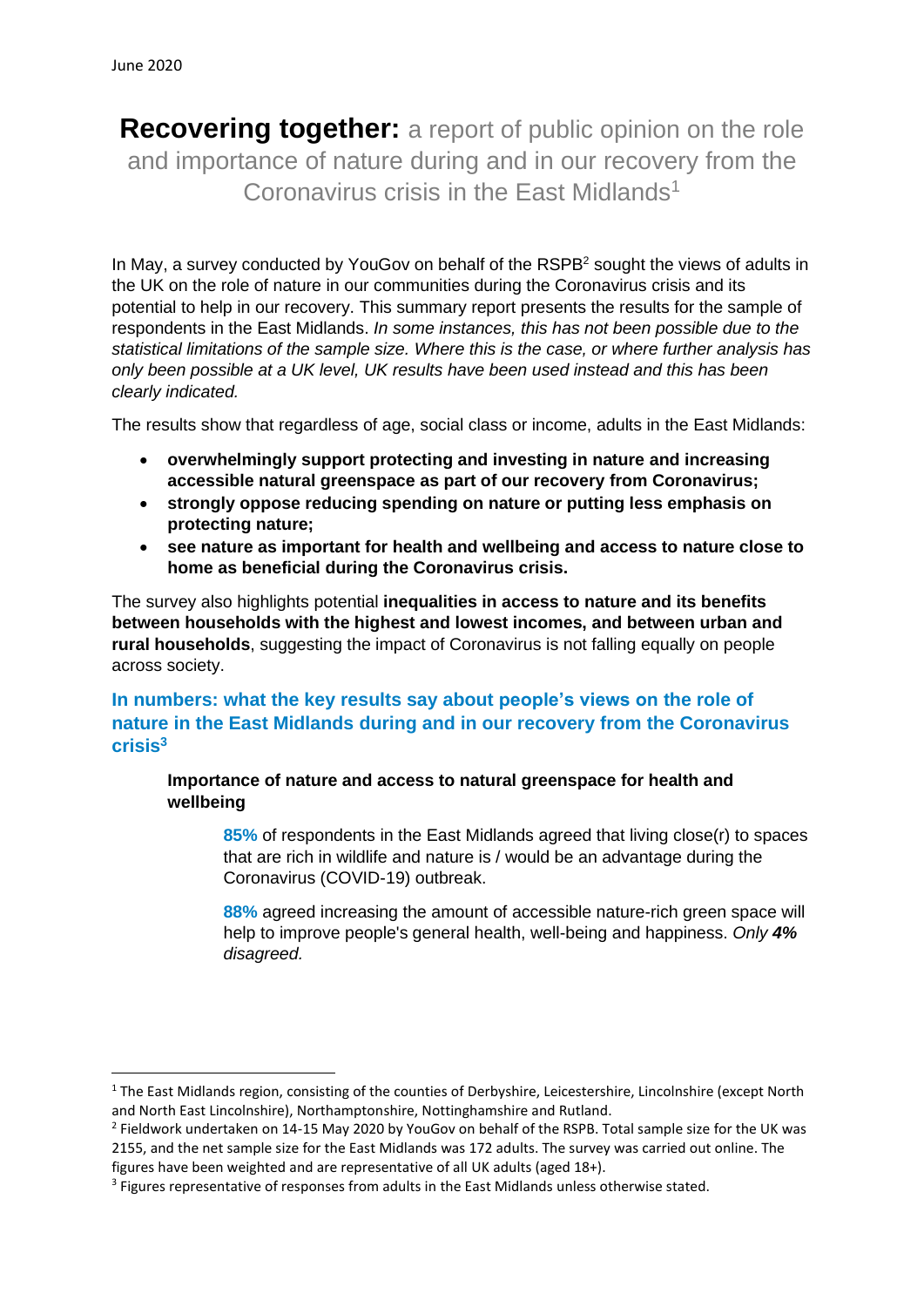### **Protecting and investing in nature and increasing accessible natural greenspace**

**85%** support the suggestion that Government should increase the number of accessible nature-rich areas in the UK. *Only 4% disagreed.*

**81%** oppose the idea of Government reducing spending on nature in the UK *Only 7% were in favour of reducing spending on nature.*

### **Social inequality in access to nature and natural greenspace<sup>4</sup>**

#### **Income**

People in the **UK** with an annual household income under £10,000 are **3.6 times more likely to have no outdoor space** where they live, and about **40% less likely to live within a 10-minute walk of any publicly accessible natural greenspace** than people with a household income of £60,000 or more. <sup>5</sup>

### **Urban vs. rural**

Urban households are less likely than rural households to have any outdoor space, less likely to live close to any public natural greenspace, and more likely to feel they have been unable to spend enough time in nature.

Only **48%** of people in urban households in the **UK** reported living within a 10-minute walk of their nearest publicly accessible natural greenspace, compared with **69%** for those in rural households.

**50%** of people in urban households in the **UK** agreed that they had not been able to spend as much time in nature as they would like, compared with just **30%** for those in rural households.

## **Responding to this report**

The results of this survey provide the clearest evidence yet of public support for putting nature at the heart of our recovery from Coronavirus.

It is the RSPB's hope that this report will help to inform thinking and decision-making on the role and importance of nature as we plan our recovery.

For emerging recovery plans to create a more resilient, more environmentally sustainable, and more socially just economy and society in the wake of the Coronavirus crisis, they must make protecting and investing in nature and increasing natural greenspace key priorities.

Doing so will help strengthen the future resilience, health, wellbeing and prosperity of people and communities around the country, including those most deprived of the benefits of nature during the Coronavirus crisis.

<sup>4</sup> Data for UK households has been used for this section

<sup>5</sup> Calculations by RSPB.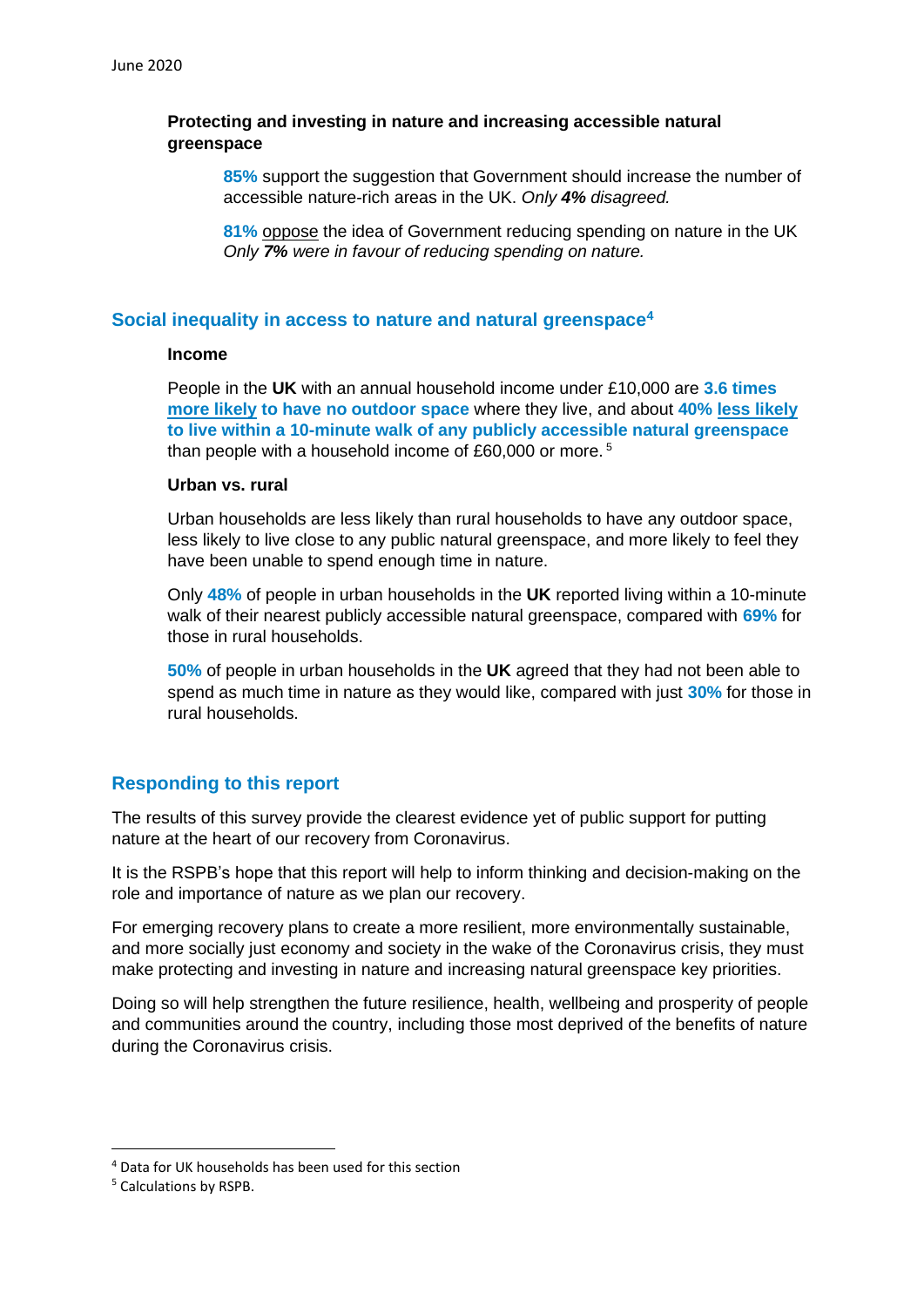# **YouGov survey: nature in the Coronavirus crisis – summary results**

#### **Access to nature**

- Only **50%** of people in the East Midlands reported living within 10 mins walk of any publicly accessible natural greenspace.
- **For the UK**, households without any outdoor space (e.g. garden, courtyard, balcony) are even less likely to have publicly accessible natural greenspace (nature) nearby. Just **34%** of people in **UK** households without any outdoor space reported being within 10 min walk of publicly accessible nature.
- **80%** of people in the East Midlands agreed the Coronavirus (COVID-19) outbreak has highlighted the need for more accessible nature-rich green space near to peoples' households.

### **Equality**

Households with the lowest incomes are the least likely to have a garden; the most likely to have no outdoor space at all; and the least likely to live close to publicly accessible natural greenspace.

- 59% of UK households<sup>6</sup> with an annual income of £60,000 and over roughly the top 10% of households by income<sup>7</sup> – report being within a 10-minute walk of nature (publicly accessible natural greenspace), compared with just **35%** of **UK** households with an annual income less then £10,000.
- **18%** of **UK** households with income less than £10,000 have no outdoor space at all, compared with just **5%** of households with an annual income of £60,000 or more.

### **Importance of nature during the Coronavirus crisis**

- **72%** of respondents in the East Midlands agreed that they had noticed more nature in their neighbourhoods since the Coronavirus outbreak in the UK than they would normally at this time of year.
- **66%** of people agreed that time spent in/ surrounded by nature has been more important to them since the onset of the Coronavirus crisis in the UK.
- **76%** agreed that nature has been an important source of comfort/ relief for them.
- **77%** agreed that visiting nature has been important for their general health and happiness.
- **82%** agreed they had felt happier whilst/ after spending time visiting nature.
- **75%** agreed they had sought out places where they could enjoy nature while taking their permitted daily exercise.

<sup>&</sup>lt;sup>6</sup> Data for UK households has been used for the section on income inequality to enable comparison with ONS data on household incomes by decile group.

 $7$  The ONS dataset, "The effects of taxes and benefits on household income, disposable income estimate: 2019" reports the top 10% of UK households have an income of £59,130 or more. The lowest 10% of UK households have an income of £13,960 or less.

[https://www.ons.gov.uk/peoplepopulationandcommunity/personalandhouseholdfinances/incomeandwealth/](https://www.ons.gov.uk/peoplepopulationandcommunity/personalandhouseholdfinances/incomeandwealth/datasets/householddisposableincomeandinequality) [datasets/householddisposableincomeandinequality](https://www.ons.gov.uk/peoplepopulationandcommunity/personalandhouseholdfinances/incomeandwealth/datasets/householddisposableincomeandinequality)